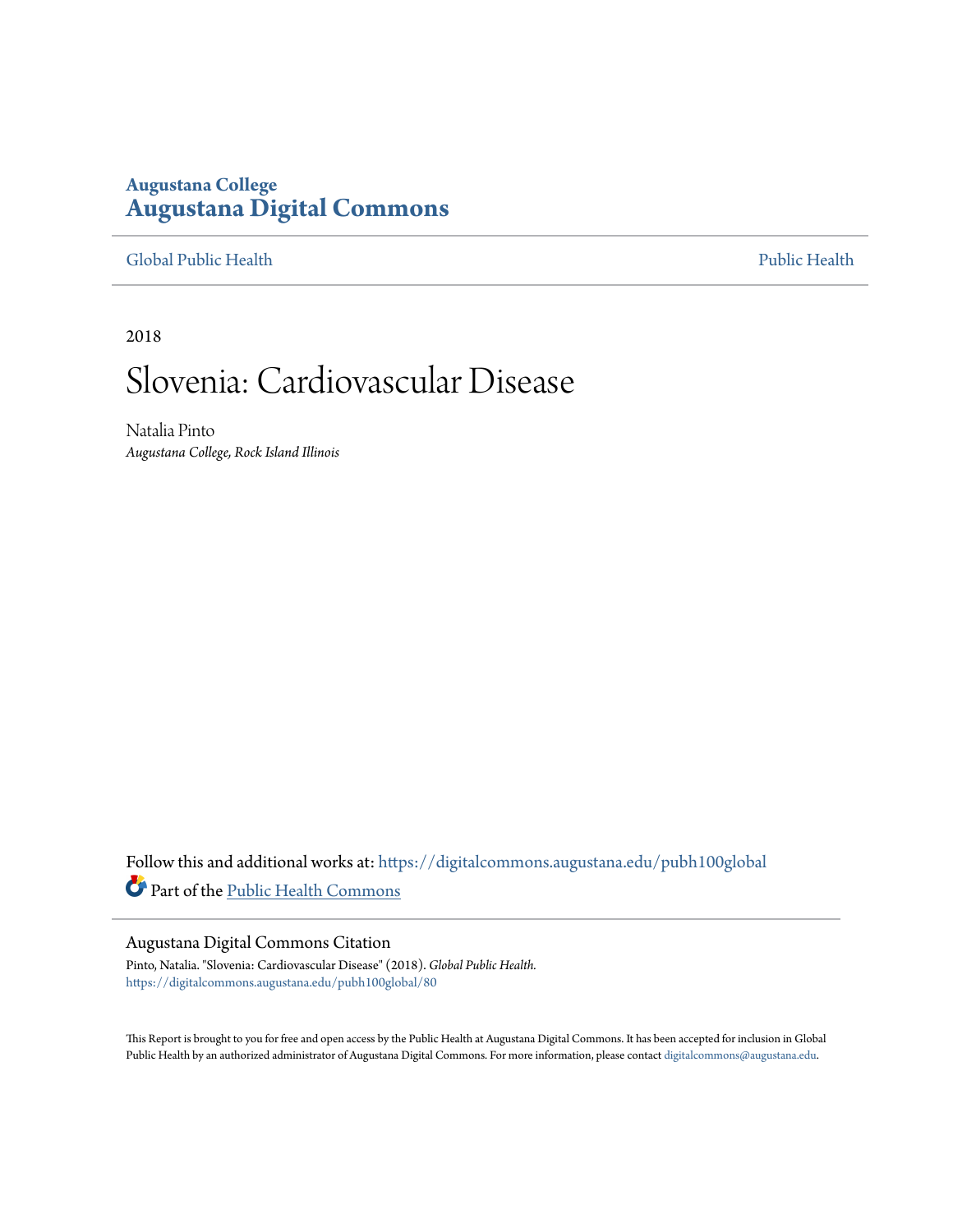## CARDIOVASCULAR DISEASE SLOVENIA



#### **Population =** *2,075,592 (WHO,2014)*

**Nationalities =** *Slovenian 83%; Italian 0,1%; Hungarian 0,3%; Croat 1,8%; Serbian 2,0%; Muslim (including Bosniacs) 1,6%; others 2,2%; unknown: 8,9% ( Republic of Slovenia,2017)* **Political Status:**

- Democratic parliamentary republic since 1991, member of the European Union since 2004 (Republic of Slovenia, 2017)
- Under the control of both a president and prime minister who are elected by majority of the National Assembly (Republic of Slovenia, 2017)

#### **Major Challenges:**

## **Internal:**

- Unemployment rate in Slovenia dropped lower than that of many other European countries starting in 2009, causing for lower incomes and a lack of healthcare access as well as knowledge about facilities that will test and treat this disease. (WHO, 2016)
- Higher mortality rates for cardiovascular diseases than almost all european countries (WHO, 2016)
- Slovenia's life expectancy rate 79-80 years, is below the average of EU15 countries (WHO, 2016) **External:**
- Cardiovascular disease is the leading cause of death in Europe (European Heart Journal, 2104)

## **CardioVascularDisease in Slovenia:**

- Non-communicable diseases are the number one cause of death in Slovenia. In 2013, Ischemic heart disease was the deadliest source of harm in Slovenia (Health Grove,2018).
- The main causes of death in the region are cardiovascular diseases and cancer due mostly to behavioral choice (WHO, 2016)
- The largest gaps between the sexes were recorded in the Baltic Member States and Slovenia; women who were dying from diseases of the circulatory system were between 15 and 18 percentage points higher than those for men (Eurostat, 2017)

#### **Epidemiology:**

## **Frequency:**

- Current rate of ischemic heart disease: 150.7/100,000 people (Health Grove, 2017) **Most affected groups:**
- $\bullet$  In 2010, the rate of ischemic heart disease in men in Slovenia was  $\frac{1}{4}$  higher than the European